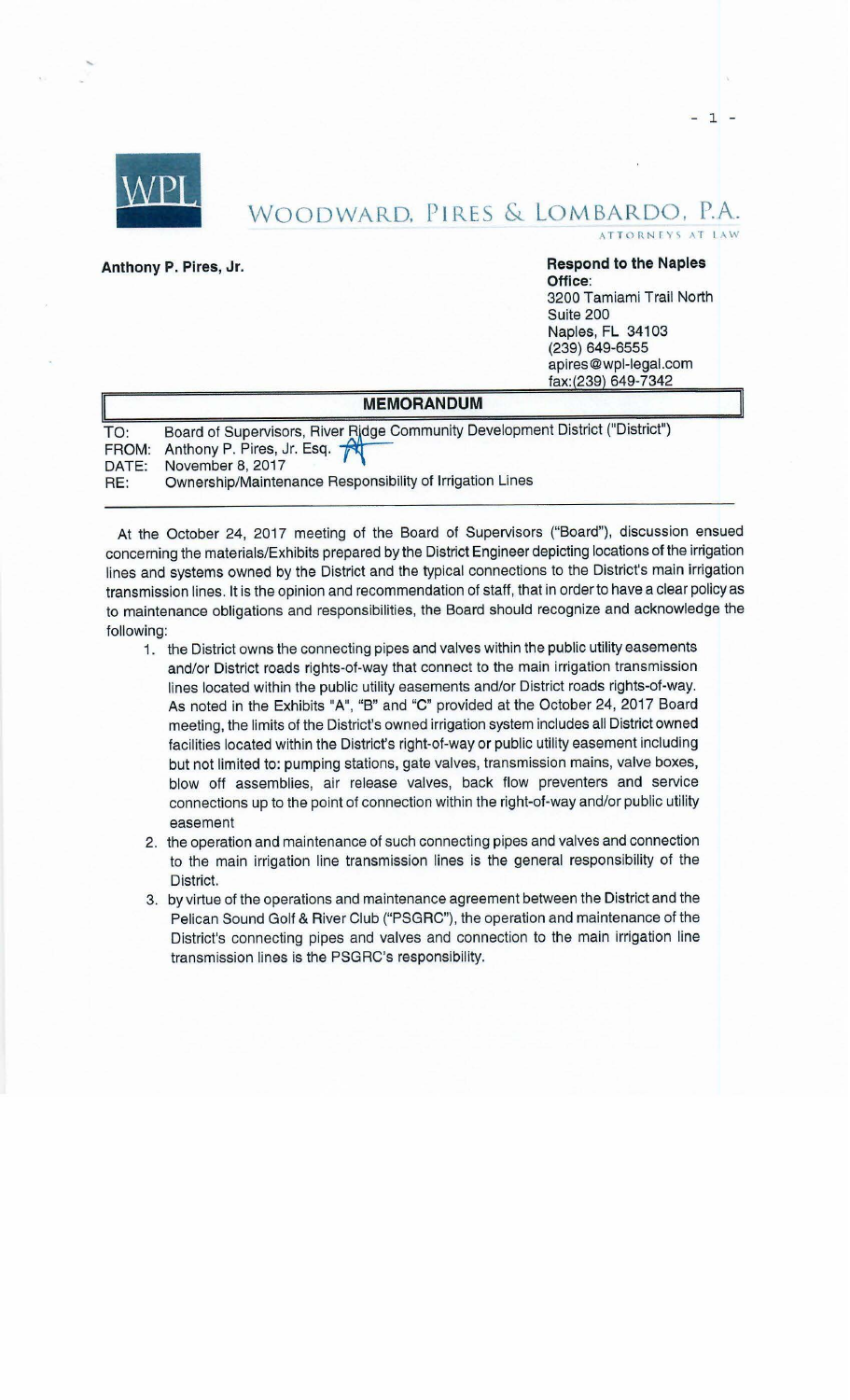- 4. the responsibility for the operation and maintenance of the irrigation systems after the District owned point of connection is that of the individual homeowner, condominium or property owner's association.
- 5. the typical locations of said facilities are depicted and indicated on the attached Exhibits "A", "B" and "C".

Enclosure(s); Cc: w/enclosure(s); Chuck Adams, Jim Whitmore, Cleo Adams, Charlie Krebs

 $- 2 -$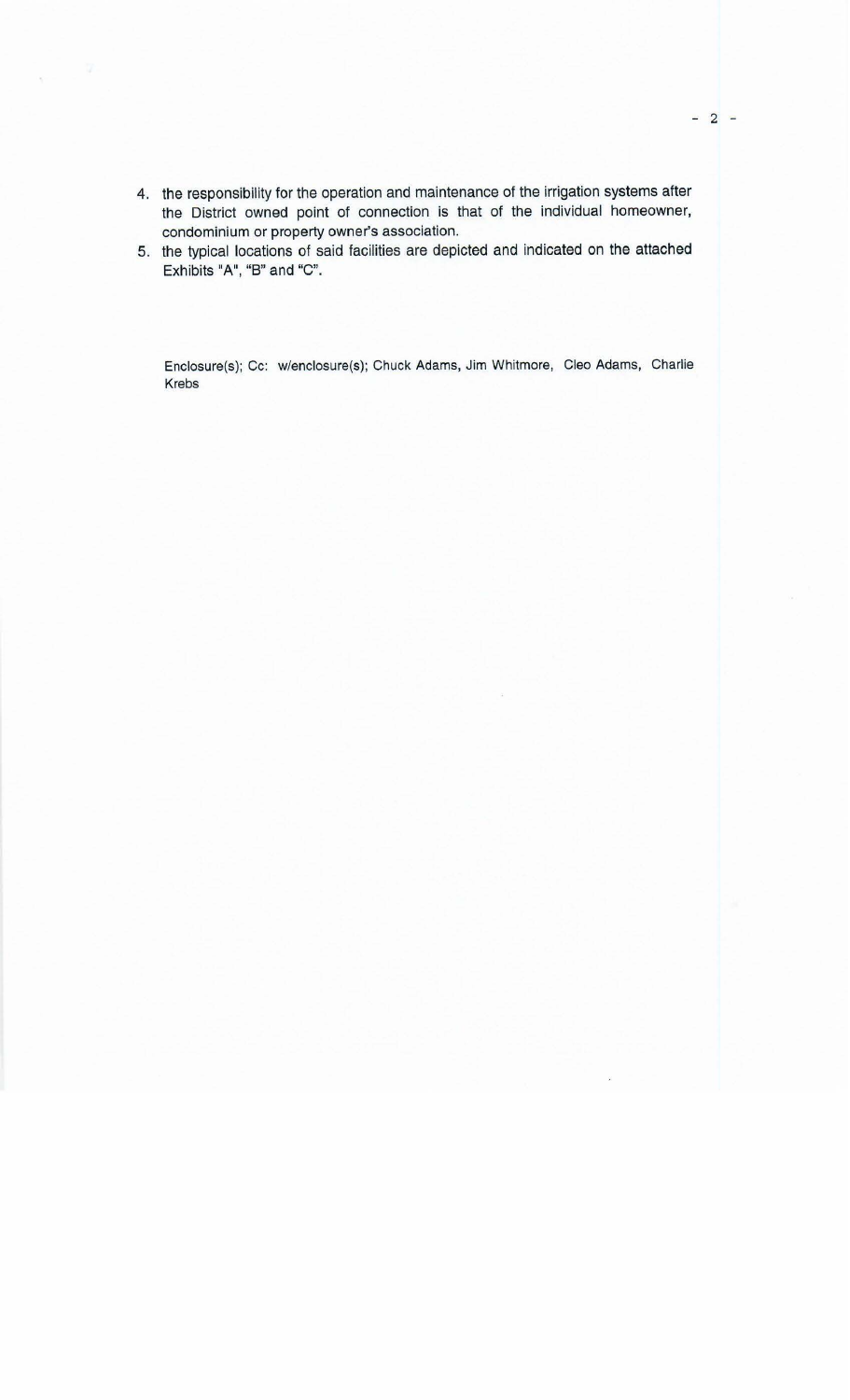## **SINGLE FAMILY**

 $\rightarrow$ 

w.

In the case of single family units this may be a corps stop located in valve box located either in a District owned right-of- way or the parallel public utility easement. (Exhibit A)



 $-3 -$